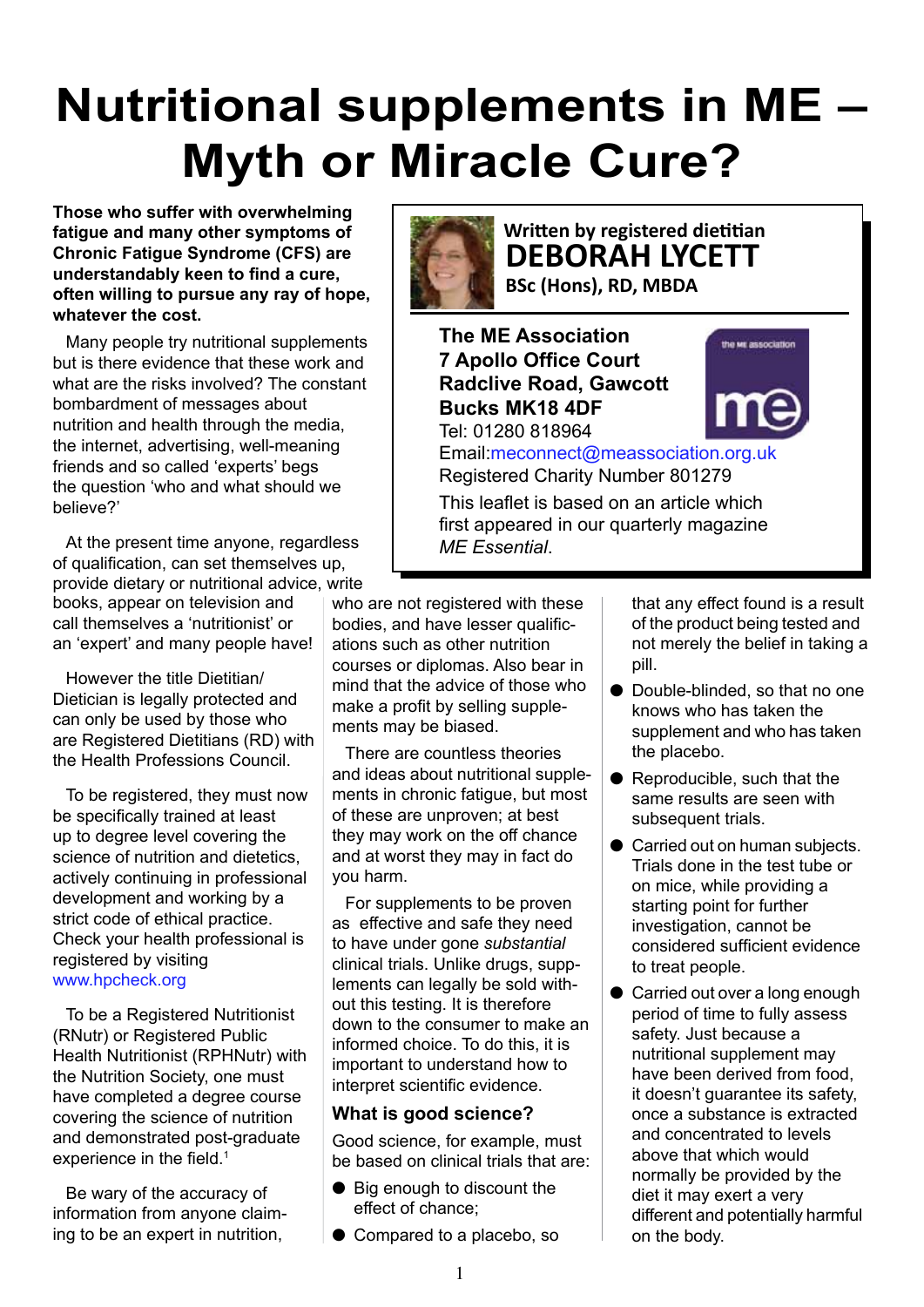$\bullet$  Unlikely to be biased – consider who is funding the trial or behind promoting a particular supplement and what bearing this might have on the interpretation of results.

Bearing this in mind, let's look at a few supplements commonly used in chronic fatigue and explore the facts behind the often sensational headlines.

#### **Magnesium supplements**

Over the years there has also been a lot of interest in Magnesium supplements.

Cox *et al* in 1991 conducted a small clinical trial which did show promising results using intramuscular injections<sup>2</sup>. However subsequent larger, trials have failed to find a deficiency of magnesium in chronic fatigue<sup> $3/4$ </sup> and as a result the evidence is insufficient to recommend magnesium supplementation. It is important to note that the considered safe level for an oral magnesium supplement is 400mg/d5. Magnesium can also interact with some medications.

# **Evening Primrose Oil**

Clinical trials using evening primrose oil have also produced conflicting results and so currently no conclusion of beneficial effects can be drawn.<sup>6</sup> There have been several reports which describe seizures in individuals taking evening primrose oil, in particular when taking medicines to treat mental illness or undergoing a general anaesthetic<sup>7</sup> so these supplements should be used with caution and discussed with your GP.

# **Omega-3 Fish Oil**

Results from a clinical trial by Behan *et al* in 1990 using omega-3 fish oil looked promising in alleviating the symptoms of chronic fatigue<sup>8</sup> but, when Warren *et al* in 1999 conducted another trial to confirm these results, the beneficial effects could not be replicated.9 Omega-3 supplements in doses above 3g per day can increase LDL-cholesterol and also affect blood glucose control in diabetes<sup>10</sup>. Also their effect on blood clotting may increase the risk of bleeding if taken with anticoagulants e.g. warfarin, aspirin and other herbs and supplements e.g. gingko biloba. They may also lower blood pressure and add to the effects of blood pressure medication.11 Consult with your GP before taking them.

At lower doses, omega-3 fish oil is known to have a protective effect on the heart and the Food Standards Agency recommends eating fish twice a week, with one of these fish portions being oily, eg sardines, mackerel, trout, salmon, fresh tuna.

More omega-3 is recommended for those who have had a heart attack<sup>12</sup> but, for those who have angina, high intakes are not appropriate.13 Vegetarian sources of oils that are converted to omega-3 by the body, eg flaxseed have yet to be proven to have the same health benefit.<sup>14</sup>

### **Vitamin B6**

A small study showed that those with chronic fatigue have low levels of vitamin B6,15 but no trials have proved that supplementation with vitamin B6 is an effective treatment. High doses of vitamin B6 have been associated with nerve damage, although 10mg/day is considered a safe level.16 Be wary – vitamin B6 may interact with some medication.

#### **Brewers Yeast**

Claims that Brewers yeast extract reduces fatigue in CFS are based only on poor clinical evidence<sup>17</sup> or studies done on mice,<sup>18</sup> and so have not been proved to be either effective or safe.

### **NADH**

NADH is a chemical in the body used to make energy in cells so there has been interest in a

possible role for energy provision in chronic fatigue. Claims that NADH is beneficial are based only on small trials so far<sup>19</sup> and results are conflicting.<sup>20</sup> Much larger, scientifically validated trials are needed to draw a conclusion.

#### **L-carnitine**

L-carnitine is another chemical involved in the production of energy in the cells, so whether those with chronic fatigue have low levels has been investigated, but not all studies show this to be the case $21$ .

Supplementing with L-carnitine has produced some positive effects on symptoms but the trial carried out was not placebocontrolled and so more research is needed before this can be proved.22 Also some patients dropped out due to side-effects. Certain drugs will react with L-carnitine so discuss these with your GP.

#### **Multi-nutrients**

General multi-nutrient supplements such as multi-vitamins and coenzymes have also been investigated. These studies were reviewed and assessed by Chambers *et al* in 200623; none of these showed a beneficial effect and some participants dropped out due to side-effects.

The overall consensus of scientific opinion is that there is contradictory and insufficient evidence that taking any nutritional supplements is of benefit on CFS.<sup>24</sup> <sup>25</sup> <sup>26</sup> <sup>27</sup>

More research is needed in this area with several, large, randomised, independent placebocontrolled trials being carried out. In the meantime my advice is to eat a healthy, varied and balanced to provide all the nutrients you need.

If you are concerned that your diet is inadequate, a multi-vitamin and mineral supplement where